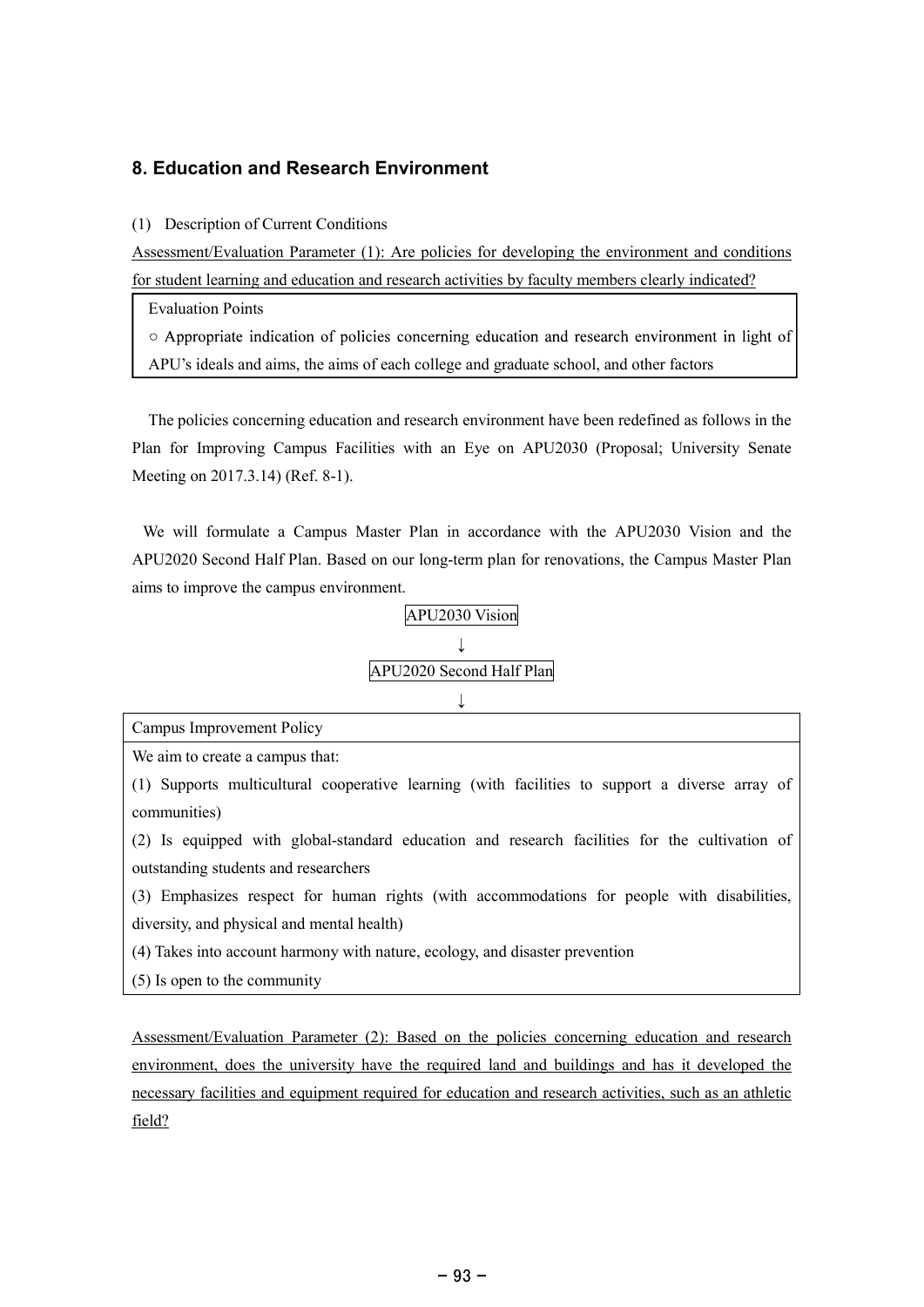# Evaluation Points

Developing and managing facilities and equipment

- Providing a network environment and information and communications technology (ICT) machines and equipment
- Maintaining and managing facilities and equipment and ensuring safety and hygiene
- Developing a campus environment that offers universal access and takes the comfort of its users into account
- Developing an environment that promotes self-directed learning by students
- Initiatives concerning the establishment of staff, faculty, and students' information ethics

The total area of land owned by Ritsumeikan Asia Pacific University is 358,482 m<sup>2</sup> of which 60,908 m<sup>2</sup> is building area. This is significantly more land area than required by Standards for Establishing Universities. (University Basic Data, Table 1).

We strive to create a comfortable campus with the following initiatives:

- In order to fit in with the surrounding environment, the buildings on campus are all earth tones, but roads and sidewalks have been kept a distinct separate color for aesthetic and safety reasons.
- To ensure that life on campus is comfortable, we installed a fountain and benches and planted shrubbery. We also separate waste into trash and recyclables. In addition, we are working to create a fully smoke-free campus.
- To support student life on campus, we built Building E (Student Union), which houses a cafeteria and student activity space, and Building E II (Student Union II), which houses a shop and student activity space, adjacent to each other. Meanwhile, AP House, our international education dormitory, provides accommodation for up to 1,310 students.
- We established the Learning Commons on the 1st floor of the Media Center in March 2011.
- In August 2015, led by the Ritsumeikan Co-Op, APU's cafeteria became the second university cafeteria in Japan to obtain Muslim-friendly certification.
- As a part of student amenities, we created The Quiet Space (a place for meditation) in March 2016.
- The campus is also equipped with an athletic field  $(41,810 \text{ m}^2)$  and a gymnasium  $(2,950.67 \text{ m}^2)$ .
- Based on discussions with students with disabilities, we installed automatic doors at each entrance of Building D (media center, E (cafeteria), F (classrooms), FII, and H (graduate school building) in August 2017 and March 2018.

We are implementing energy efficiency measures in accordance with the Act on the Rational Use of Energy (Energy Conservation Act) and the Act on Promotion of Global Warming Countermeasures (Global Warming Prevention Act). In 2010, the Trust established the Environmental Committee, which has been undertaking activities ever since. In particular, the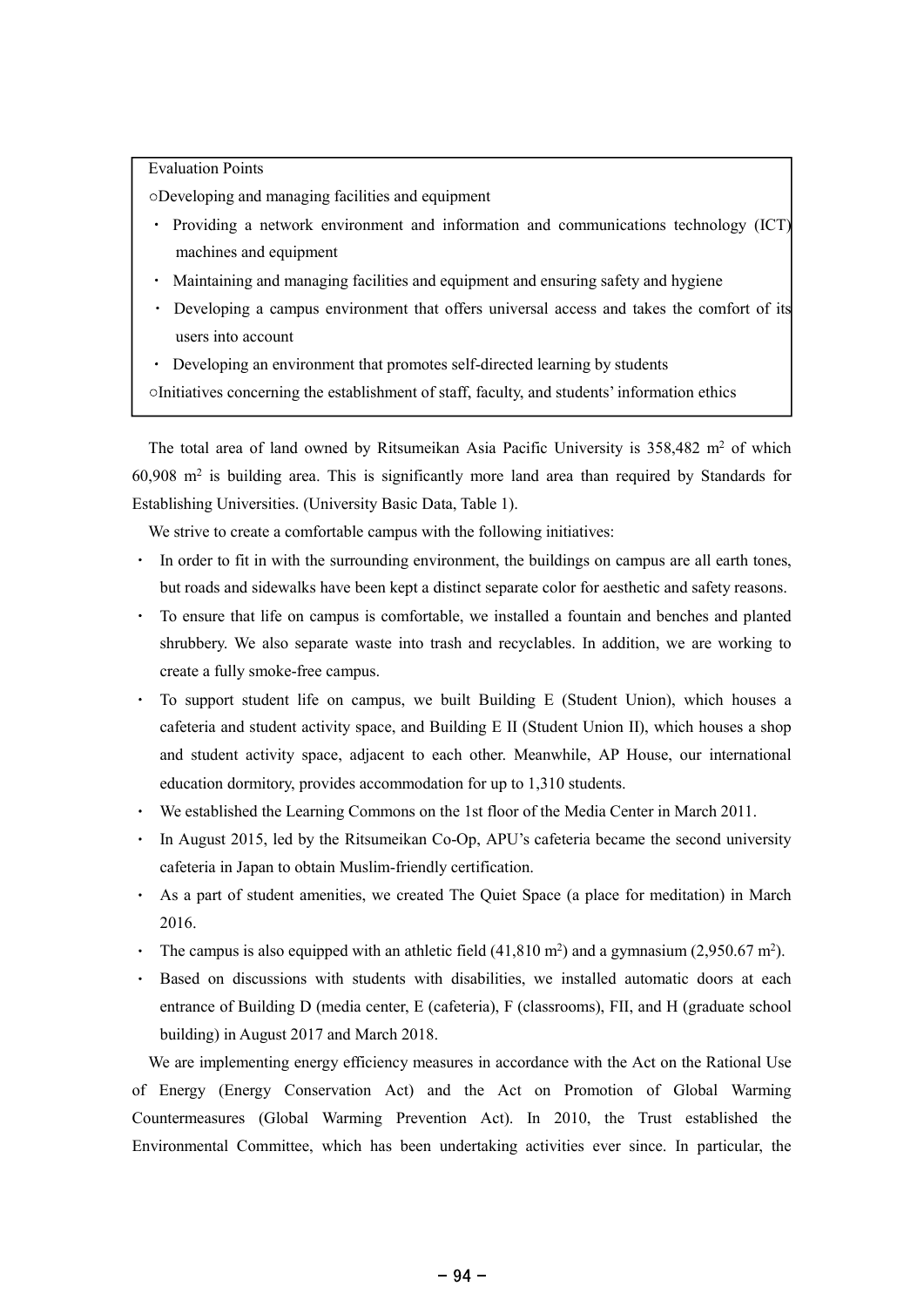Committee has promoted part-time usage of heating equipment, installation of motion and brightness sensors for light fixtures, and improvement of Central Security Office facilities.

All facility repair and maintenance and general campus management falls under the jurisdiction of the Administration Office, which works closely with the Trust's Office of Facilities Management on these duties.

With regard to IT devices and equipment, the basic policy is for the visual projection equipment (e.g. projectors and flat screen displays), microphones and audio-visual devices installed and/or located in each of the classrooms to be replaced in order of age when i) equipment gets too old (i.e., at least eight years has passed since installation) or ii) installation and usage conditions have been standardized.

To ensure the safety and sanitation of facilities, we have installed and administer a central monitoring system that detects facility malfunctions and problems with extraordinary speed. This system also allows us to remotely monitor and manage lighting and air conditioning operations, equipment malfunctions and room entry. The Office of Campus Management and Security, located beside the Central Security Office, is manned 24 hours a day, thereby enabling us to detect issues rapidly. This office also manages an in-house contact list and reporting system.

We also formulated the Ritsumeikan Trust Risk Management Regulations (Ref. 7-14), Ritsumeikan Trust Fire and Disaster Prevention Management Regulations (Ref. 8-2) and the Ritsumeikan Trust Faculty and Staff Health and Safety Management Regulations (Ref. 8-3) to ensure campus safety and sanitation control, prevent accidents and disasters, and protect the life, physical well-being and property of all members of the university.

# Assessment/Evaluation Parameter (3): Is there a system in place for providing library and academic information services? Also, is it functioning properly?

Evaluation Points

Provision of library materials and an environment for library book usage

- Developing a collection of academic information materials such as books, academic journals, and electronic information
- Developing a network with academic content provided by the National Institute for Informatics and other libraries
- Enabling access to academic information
- Developing a library usage environment that takes student learning into account (e.g. number of seats, hours of operation)
- Assignment of staff with expertise to provide library and academic information services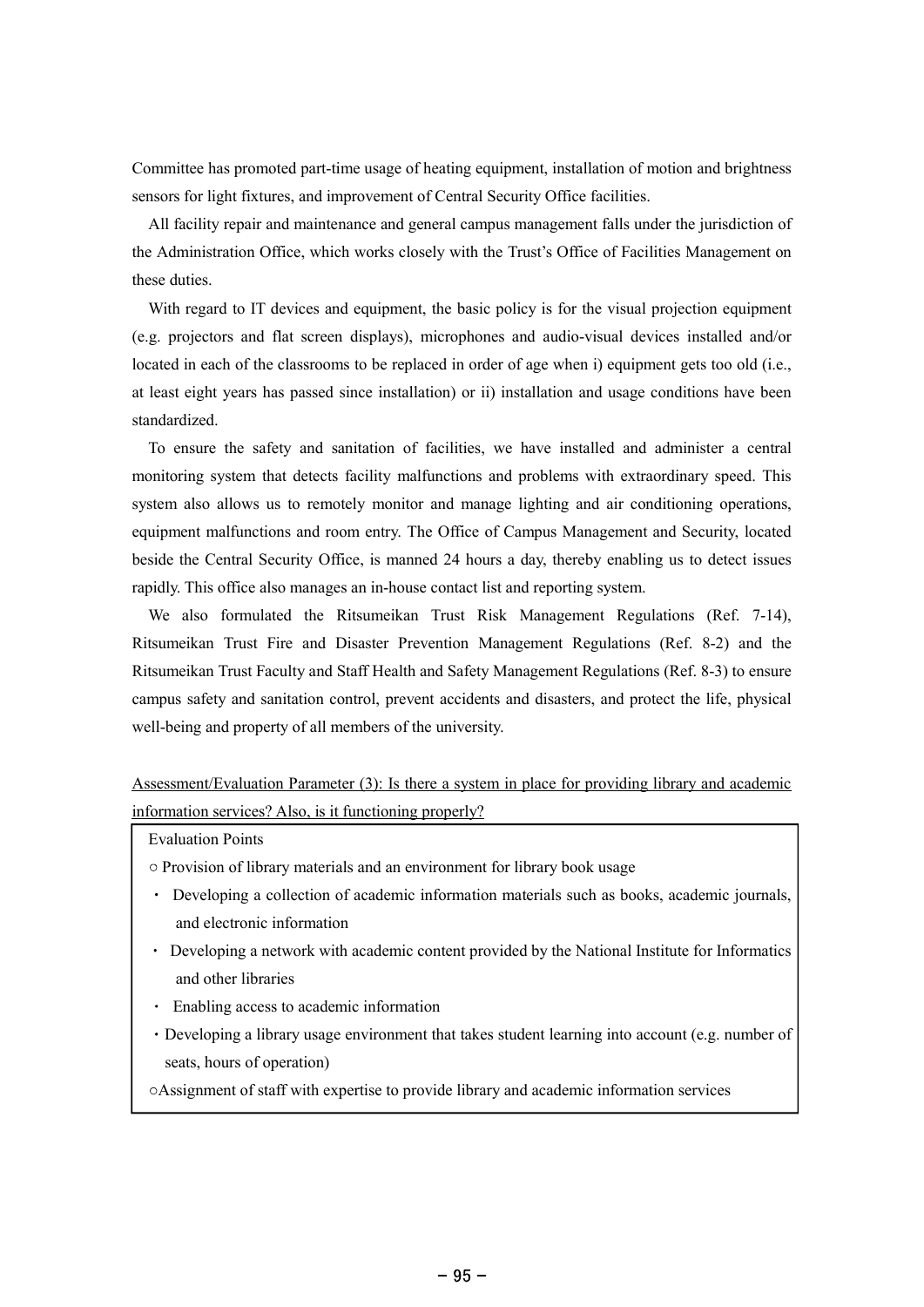#### Provision of library and academic information services

### Status of provision of library materials and an environment for library book usage

As of May 2017, the library stocked 215,993 books, 2,776 periodicals, 89 online databases and electronic journals, and 3,756 audio-visual resources, making for a distinctive yet well-balanced collection suited to the education and research fields at APU (University Basic Data, Table 1; University Data, Table 31). Combined with materials available from Ritsumeikan University, our fellow Ritsumeikan Trust member, via inter-library loan, a total of 3,468,164 books can be accessed.

Most of the available materials are books listed in syllabi (i.e., reference books and textbooks recommended by faculty), books that students request the library to purchase, and academic titles pertaining to lectures. In this way, the collection spans a wide range of subject matter, including interdisciplinary fields and general educational books.

The 2,776 titles of academic journals comprises 1,805 Japanese journals and 971 foreign journals, and we maintain a particularly robust collection of foreign periodicals keeping APU's diverse composition of students and faculty and the bilingual nature of our education in mind. We have 89 browsable databases and electronic journals that can be used both on and off campus by completing a VPN connection procedure. Library users can use the library homepage to request photocopies, apply to borrow books from other institutions via inter-library loan (ILL) and reserve books, allowing us to offer highly convenient academic information services.

Using the Ritsumeikan Academic Information System (RUNNERS), library users can search for these books, periodicals and electronic journals from the APU Library as well as the seven Ritsumeikan University libraries. They can also reserve and request materials from any of the libraries in the system by way of inter-library loan. Through NACSIS-Webcat (a comprehensive catalogue database) and ILL with the National Diet Library, the National Institute of Informatics, and other domestic and international universities, we can access and share a wide range of academic information and catalogued data

(Ref. 8-4 http://www.apu.ac.jp/media/library\_search/opac/index.html/ .

As lecture content for Study Skills and Academic Writing that is a common liberal arts subject taken by all first-year students as library literacy education for students, we offer out-of-class sessions where students use information and the library's collection of materials and learn to search for books in the collection and search for information using the library (Ref.8-5).

### Overview of library facilities

The library has a Reserve Corner that provides one-stop access to the books designated as Required Readings and Further Readings for every subject as well as regular books. It also has a section for periodicals and magazines, an audio-visual corner, an information search corner, group study rooms and a Multimedia Room. The library has 1,034 seats for browsing materials.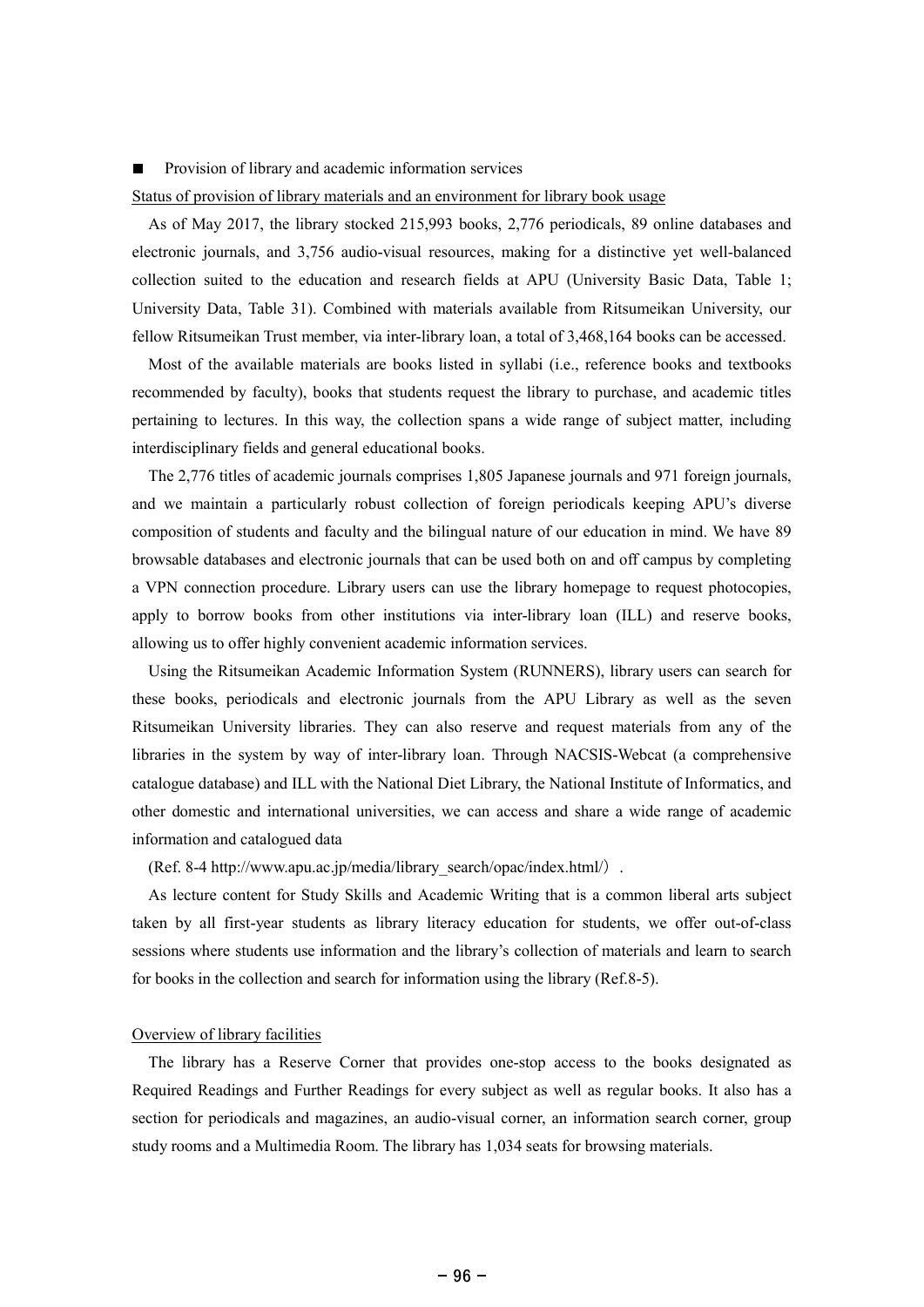The 1st floor of the library was renovated into a Learning Commons in AY2011. We expanded the collaborative learning area as well as the presentation room and group learning room and established a Writing Center (Japanese / English). We renovated the 1st floor even more in AY2017 with the aim of promoting multicultural cooperative learning, creating a new collaborative learning area, and we established an Analytics and Math Center to assist students in math and statistics learning.

The library is open from 8:30 a.m. to midnight from Monday to Friday and 10:00 a.m. to 6:00 p.m. on weekends, public holidays, and long vacations. It was open 331 days in AY2017 (Ref. 8-6).

## User assistance from dedicated staff

Librarian-qualified staff from an outsourcing company assist library users at the main counter and the Reference Counter. Student staff are also involved in library operations. They shelve books, provide quick reference services and engage in publicity activities. Reference Counter staff and student staff offer reference guidance and other services as a part of literacy education in Study Skills and Academic Writing, the common liberal arts subject mentioned above, and also when requested individually by faculty members.

# Assessment/Evaluation Parameter (4): Are the environment and conditions for supporting education and research activities adequate and are education and research activities being promoted?

Evaluation Points

- Establishment of conditions for promoting research activities
- Indicating the basic stance regarding research as a university
- Using research funds appropriately
- Providing support for acquiring external funding
- Providing research laboratories, securing research time, and guaranteeing a dedicated period for research
- Having a system to support research activities such as holding thesis writing seminars
- Establishment of conditions for promoting education activities
- Improving education facilities and equipment and the education environment
- Having a system to support education and research activities such as teaching assistants (TA)

Establishment of conditions for promoting research activities

Regarding research allowances, tenured faculty, fixed-term faculty, and specially-appointed faculty all receive ¥200,000 in individual research materials expenses and ¥100,000 in research travel expenses every academic year (Ref. 8-7).

In addition, we operate the following systems, including internal research subsidies, in an effort to enhance research support for our faculty.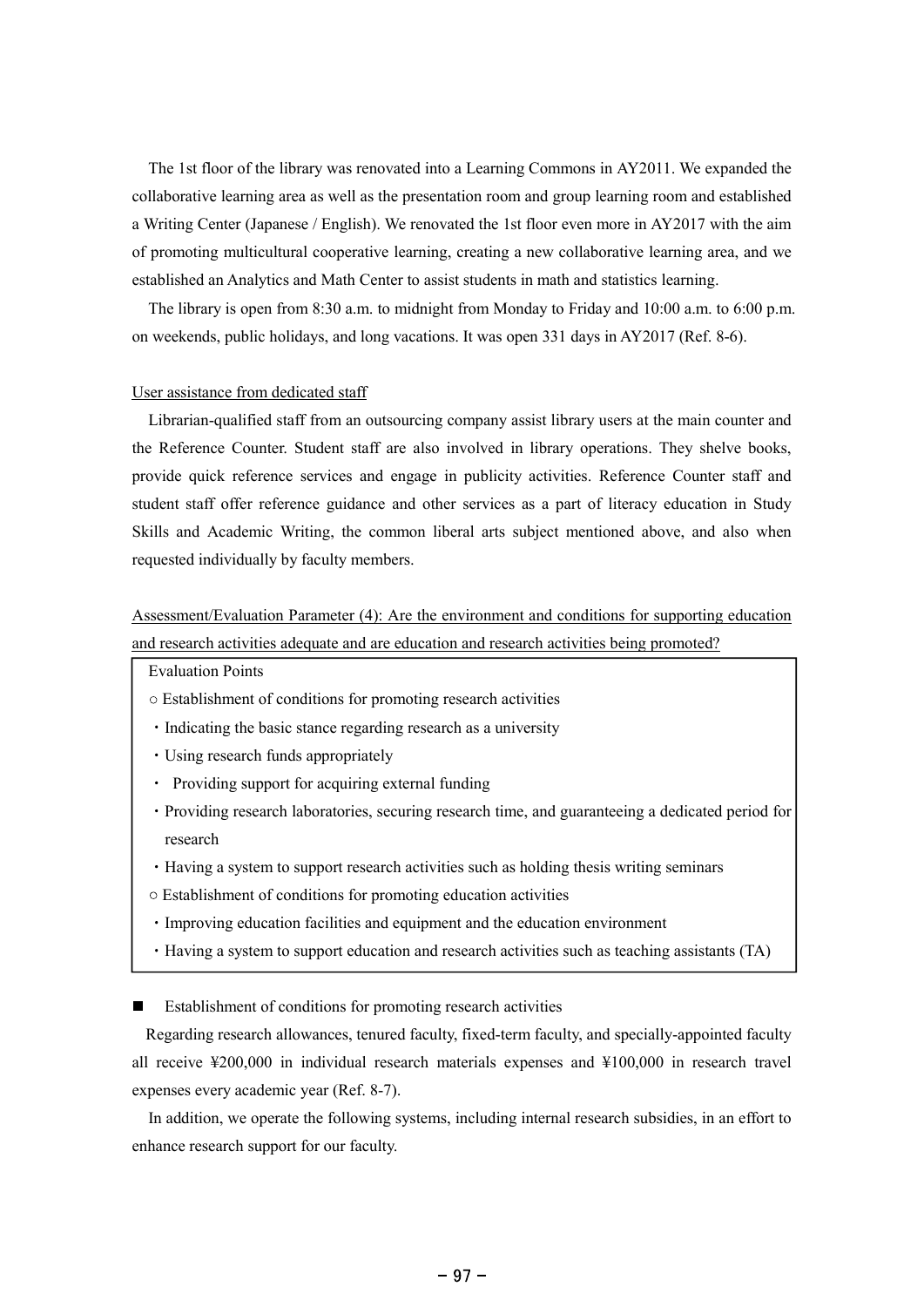|                                                                        | <b>Budget</b> |
|------------------------------------------------------------------------|---------------|
| Ritsumeikan Asia Pacific University Academic Research Subsidies        | ¥12,500,000   |
| (Grant-in-Aid-Linked) (Ref. 8-8; Ref. 8-9; Ref. 8-10).                 |               |
| Ritsumeikan Asia Pacific University Academic Conference Participation  |               |
| Subsidy System (Ref. 8-11)                                             |               |
| Ritsumeikan Asia Pacific University Academic Publication Subsidy (Ref. | 42,500,000    |
| $8-12)$                                                                |               |

Note that this budget is not the upper limit for the system, but rather the figures assigned as the first year budget. The majority of subsidies in the APU Subsidy System are Grants-in-Aid-linked subsidies. If the number of Grant-in-Aid recipients rises higher than expected, for example, we exceed the budget and funds are taken from other budgets as arranged by the Student Office.

In addition, we operate the Ritsumeikan Asia Pacific University Academic Development Leave (ADL) System, which exempts up to ten tenured faculty per year from classes in one semester so they can focus on their research during a sabbatical (Ref. 6-10; Ref. 8-13). Past Deans are able to utilize the ADL system under a separate scheme.

Under the aforementioned Faculty Assessment System, the faculty member who receives the Special Award for Research is provided with a subsidy to be used for either publication or research as well as priority in applying for ADL (Ref. 6-13).

The APU Subsidy System is constantly being updated in an effort to create research service reserves by streamlining administrative duties while meeting the needs of researchers. We are creating an environment that helps researchers access information easily, for example by posting important information online as much as possible.

In addition to financial aid, we also strive to improve research-related skills, for example by holding seminars on how to write and submit academic papers in English. (Ref. 8-14)

## Establishment of conditions for promoting education activities

## Promoting multicultural cooperative learning

As mentioned above, in AY2011, the 1st floor of the library was renovated into a Learning Commons, the collaborative learning area for students was expanded, and a platform for providing individual learning support (the Writing Center) was added. Furthermore, in AY2017, we greatly expanded the collaborative learning area with the aim of promoting multicultural cooperative learning and created an Analytics and Math Center, adding a system for providing individual learning support in math and statistics study (Ref. 4-10; Ref. 8-15).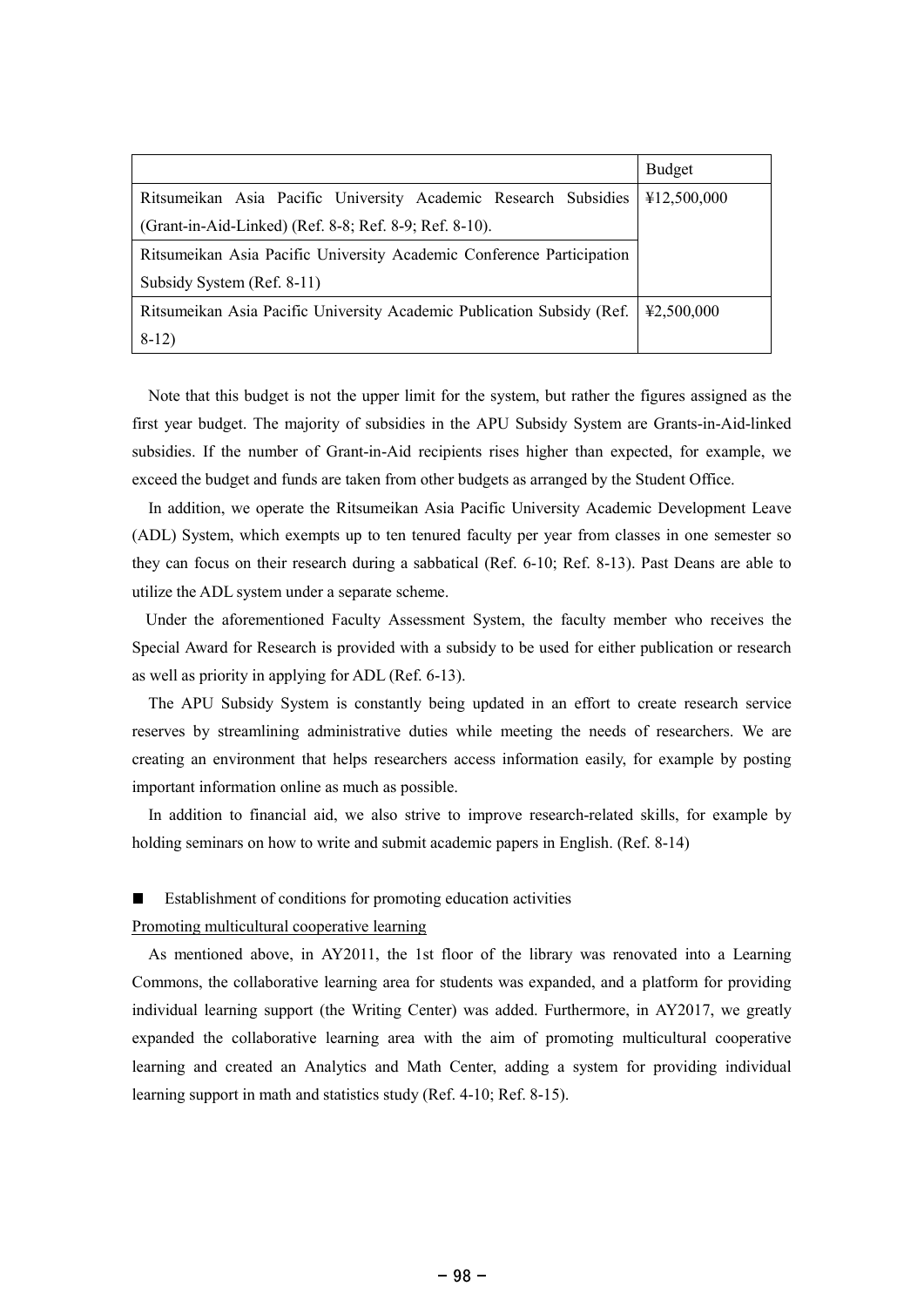# Use of the Learning Management System (LMS)

For many years, APU has been using the LMS as a university-wide system for learning management in each lecture. The LMS remains an essential tool for professors to distribute, save, and store learning and teaching materials, hold short tests, and comprehensively manage test scores and other learning outcomes of their students. In AY2017, we stopped using the Blackboard that we had been using until that point and replaced it with a new system called manaba (Asahi Net).

### Assignment of Teaching Assistants (TAs)

We extensively assign Teaching Assistants (TAs) as an education and learning support system for classes in an effort to improve the quality of classes. For undergraduate lecture courses, classes with 150 or more students are entitled to one TA upon request by the professor. TAs are also assigned to classes with less than 150 students for required subjects and core subjects for both colleges and subjects that require collaborative learning among students, for example. TAs are assigned to many of the language education subjects and subjects for freshmen as well where they contribute to collaborative learning among students and help implement interactive classes in addition to their role as a teaching assistant (Ref. 8-16).

# Assessment/Evaluation Parameter (5): Are necessary steps being taken and measures applied appropriately to ensure compliance with research ethics guidelines?

Evaluation Points

Initiatives related to the prevention of unethical research practices and misconduct in research activities

- Improving regulations
- Periodically holding compliance classes and research ethics classes
- Having an internal review organization concerning research ethics

Basic research ethics rules are stipulated in the Ritsumeikan Asia Pacific University Research Ethics Guidelines and the Ritsumeikan Asia Pacific University Regulations for Prevention of Misconduct in Research Activities (Ref. 8-17; Ref. 8-18). We also established the Ritsumeikan Asia Pacific University Guidelines for Ethical Conduct in Research Involving Human Subjects and the Ritsumeikan Asia Pacific University Guidelines for Proper Publication of Research Outcomes to create guidelines from the points researchers must consider. With this Code of Ethics, in addition to guaranteeing researchers the right to freely engage in research based on their good conscience as academics, we aim to create a shared ethical outlook for the entire university so that both APU and its researchers can fulfill their responsibilities to society in a self-directed manner. We also aim to protect the individuals and/or organizations being researched and the researchers themselves against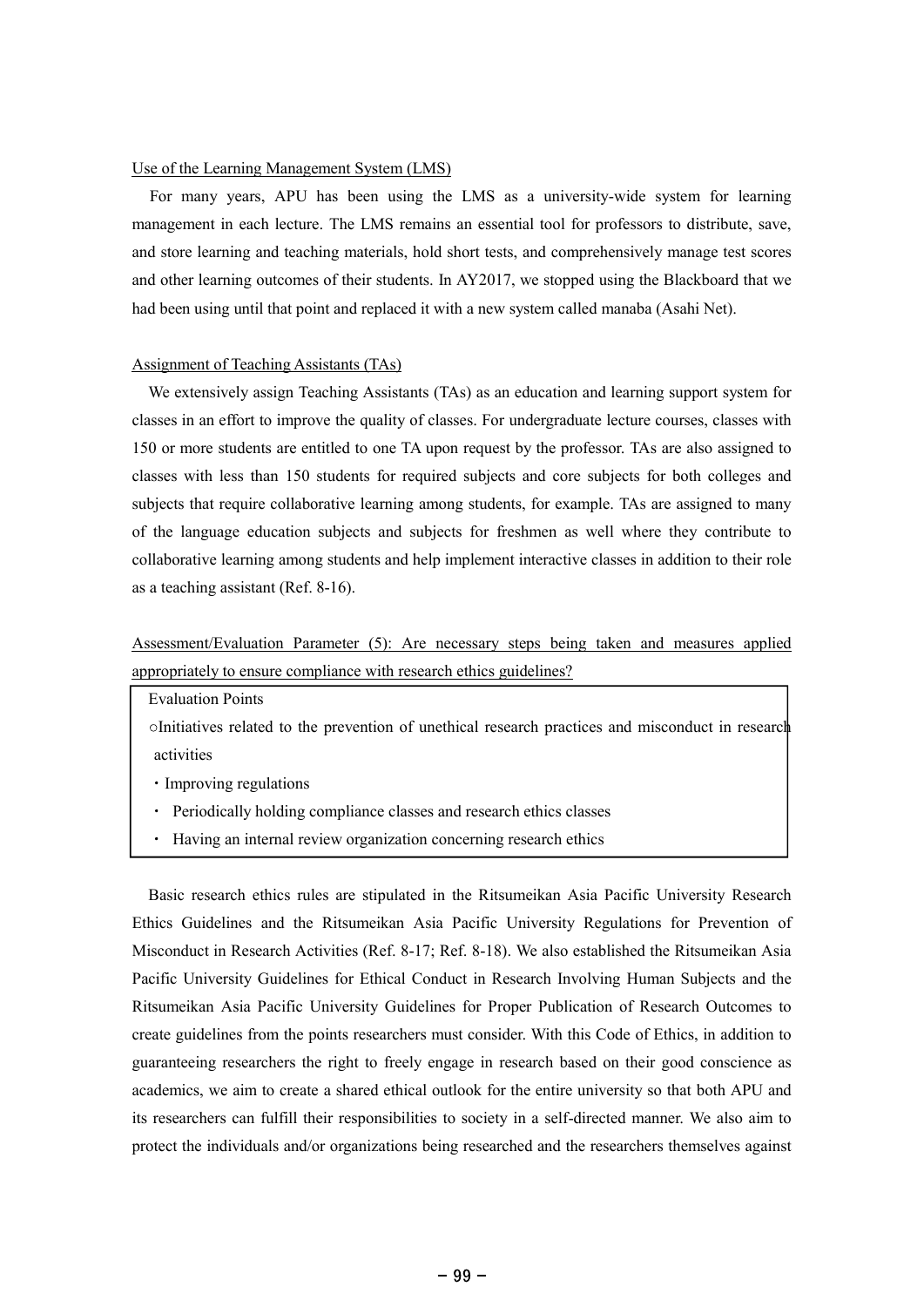any rights violations during the research process. Through the appropriate and efficient execution of research at APU, we hope to earn the trust of the public and maintain it over the long term. This information is also provided on the APU website (Ref. 8-19; Ref. 8-20).

We established a Ritsumeikan Asia Pacific University Research Ethics Committee to ensure thorough implementation of the Ritsumeikan Asia Pacific University Research Ethics Guidelines. The Committee also responds to i) questions and complaints about researchers who commit violations stipulated in the Code of Ethics, ii) questions and complaints from people who claim to have been treated improperly or unfairly by a researcher, and iii) reports of falsifications, fabrication and plagiarism (Ref. 8-21). In AY2017, we also established a Research Compliance/Ethics Review Committee to listen to questions about research ethics and offer advice and to review compliance with guidelines concerning research involving human subjects (Ref. 8-22). This enables speedy response to inquiries about research ethics from researchers, thus creating a system that promotes efficient research activities.

In the previous self-assessment, we stated that the Committee "issues the necessary guidance and advice concerning research ethics to researchers, but some researchers say the consultation procedures and screening process have become opaque. Furthermore, as the number of consultations on research ethics and compliance increases every year, we are not always able to respond quickly under the existing system." The above improvements were made in response.

Assessment/Evaluation Parameter (6): Is the education and research environment regularly assessed and evaluated for suitability? Moreover, are efforts taken to improve support based on those results?

Evaluation Points

Assessment/evaluation based on appropriate grounds (materials, information) Improvement based on assessment/evaluation results

Writing of an Annual Report for the library

Every year, APU writes and publishes an Annual Report with various types of data on the usage of the library by students and the results of questionnaires. The various types of data and questionnaire results contained in the Annual Report are shared at the Media Resource Center Steering Committee meeting and used to set issues for upcoming years and discuss various plans.

The Annual Report summarizes the number of library visits by students, the number of books borrowed by students, and other details by college, year, language basis and other factors and also tracks data over time concerning correlations between academic performance (GPA) and number of books borrowed for seminar enrollees and non-seminar enrollees, for example. In the questionnaire for students, we ask about their use of the databases and their use of the equipment and services in the library. Based on their responses, we choose subscriptions for the following academic year and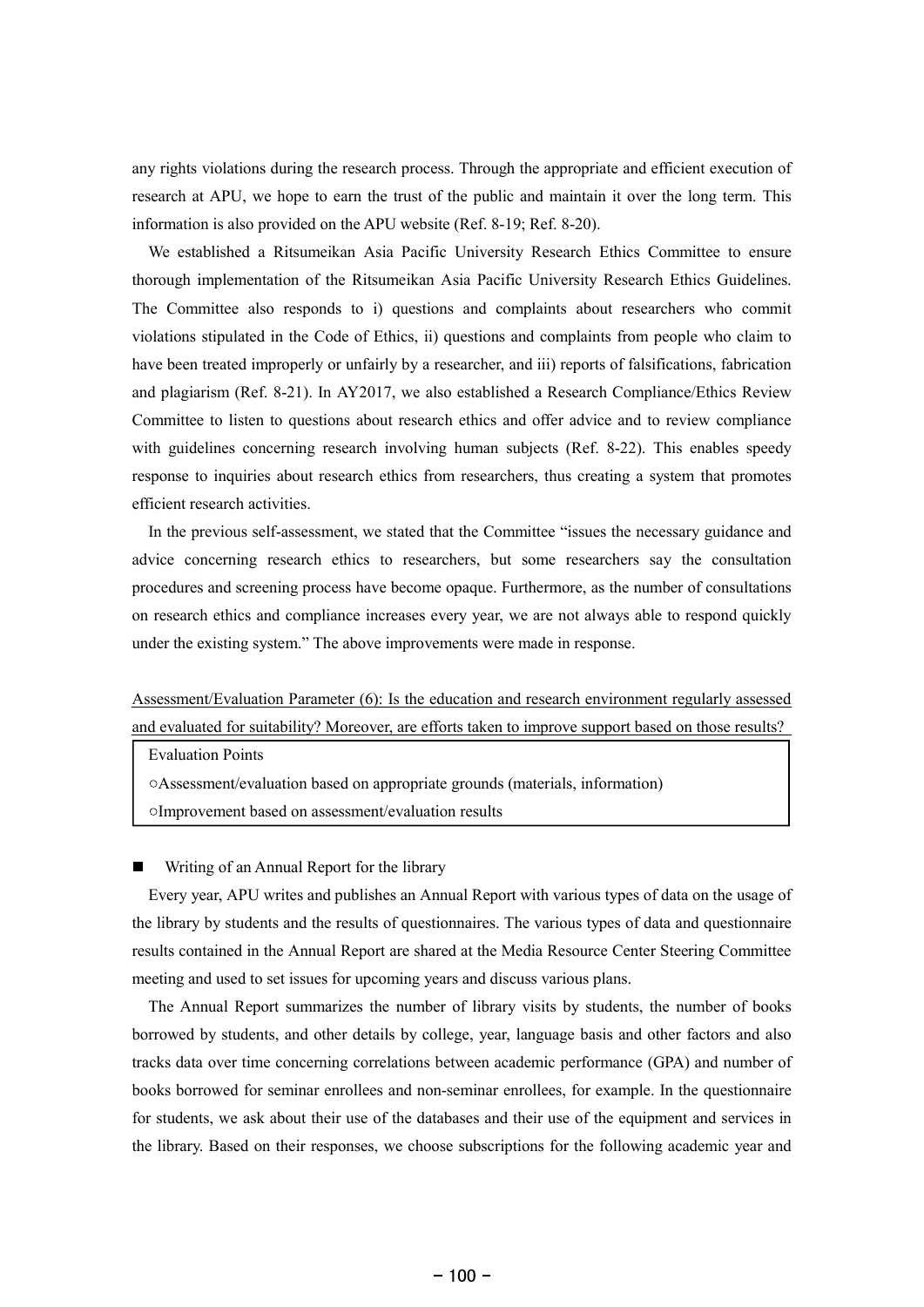consider plans for improving facilities and services.

#### Assessment/evaluation of the research environment П

Regarding assessment and evaluation of the suitability of the research environment, we report the International Cooperation and Research Division activities every year at a University Senate Meeting and receive an evaluation. That University Senate Meeting is expanded to allow participation by managerial personnel and regular faculty members as well. Comments received at the meeting are used to make improvements in following years (Ref. 3-10; Ref. 3-11).

(2) Strengths and distinctive features

#### $\blacksquare$ Library environment that supports learning

To build a collection of books relevant to the academic content of subjects at APU, the library, as a general rule, purchases two copies of every book listed in the syllabi (Books listed as Further Reading: up to 15 for undergraduate subjects and 30 for graduate subjects; Required Reading: up to three each for undergraduate and graduate subjects). Also, when classes are in session, the library shelves the books denoted as Required Reading and Further Reading in the syllabi in the Reserve Corner for greater convenience for students using them.

In the Learning Commons on the 1st floor of the library, expansion of the collaborative learning area promises to further promote multicultural cooperative learning using APU's diverse student body. Also, the addition of new functions on that floor such as the installation of a new Analytics and Math Center providing individual learning support in math and statistics allows us to provide fine-tuned learning support together with the existing Writing Center for each individual student.

# Development of facilities with consideration for diversity

We are developing facilities to accommodate diverse students (e.g. Muslim, LGBT).

#### Faculty research funds П

Ritsumeikan Asia Pacific University Academic Research Subsidies have been offered since 2014 as Grant-in-Aid-linked subsidies through which APU actively encourages researchers to research and obtain Grants-in-Aid for Scientific Research. As requesting of such grants is now firmly established at APU, we revised the system in AY2017. In addition, the requirements for disbursement of an annual individual research allowance of ¥300,000 are extremely simple and these allowances form a foundation for research activities (Ref. 8-23).

- (3) Problem Areas
- Training of Teaching Assistants (TA)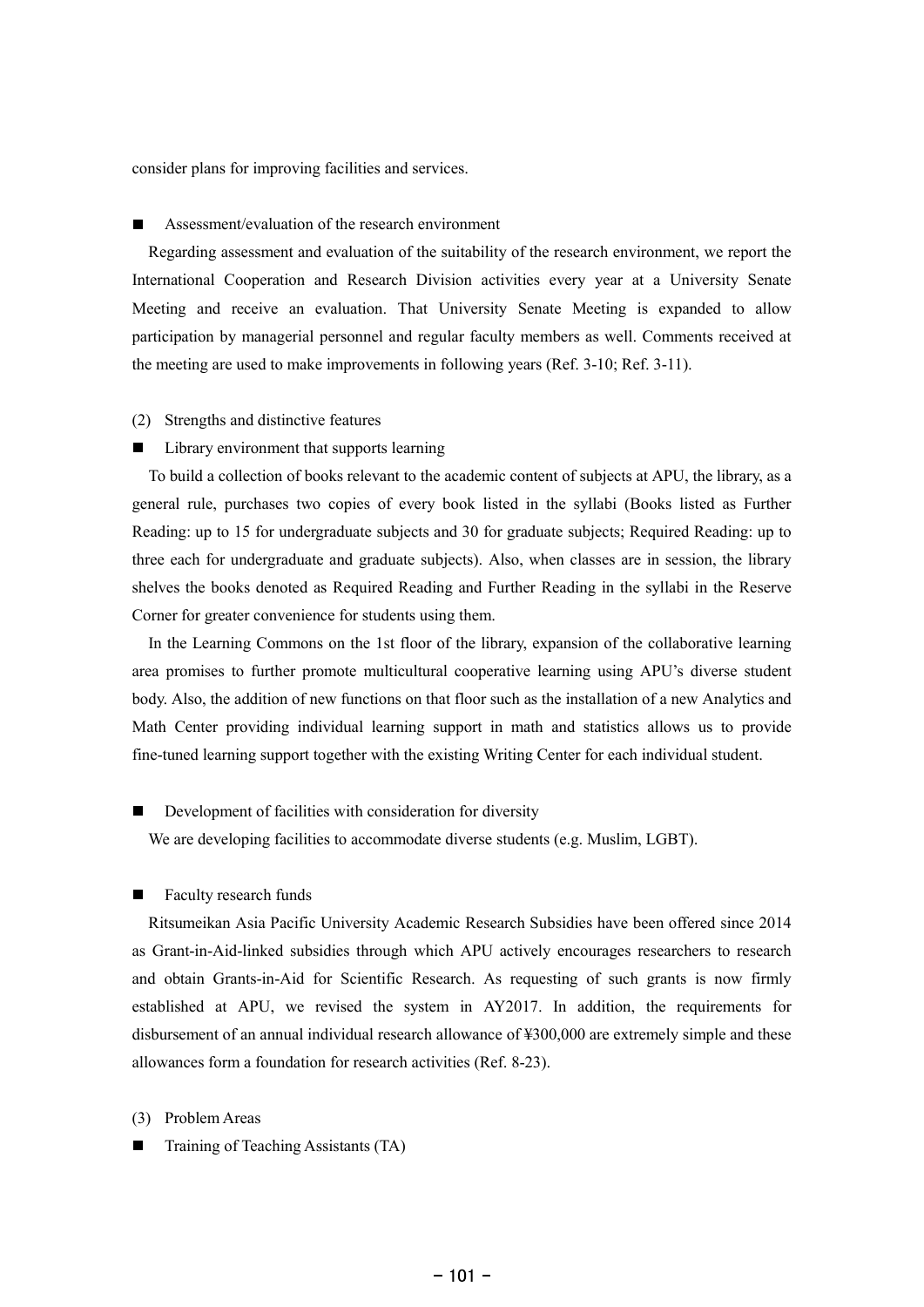The main reasons for AY2017 academic reforms in accordance with changes to the undergraduate curriculum were to implement multicultural cooperative learning and improve the quality of education. To achieve these goals, we need to train Teaching Assistants (TAs) so that they have the capacity to adequately support the implementation of cooperative learning among students both inside and outside of class. In addition, the curriculum became stricter with AY2017 academic reforms, for example with an increase in required subjects at both colleges, and it is possible that more students are now focusing exclusively on their own studies, resulting in a decrease in the number of students willing to act as TAs. As implementation of the AY2017 curriculum progresses, we expect that faculty members of applicable classes will have an even greater need for TAs. Accordingly, some tasks for APU as a whole will be obtaining a sufficient number of TAs as well as training TAs so that they have sufficient quality and skills to take on more than a simple teacher's assistant role.

#### Issues concerning research

As shown in QS rankings of Asian universities and other rankings, APU rated poorly for number of articles published and cited. We plan to launch a project to strengthen our article publishing performance and will carry out improvements over several years.

### (4) Summary

#### Library and academic information services

Our library has a distinctive yet well-balanced collection suited to the education and research fields at APU. We maintain a robust collection of foreign periodicals, databases, and electronic journals suitable for APU's diverse composition of students and faculty and the bilingual nature of our education. Using the Ritsumeikan Academic Information System (RUNNERS), library users can search for information in the collections at the Ritsumeikan University libraries, cross search electronic materials, and reserve and request materials by way of inter-library loan. Through NACSIS-Webcat (a comprehensive catalogue database) and ILL with the National Diet Library, the National Institute of Informatics, and other domestic and international universities, we can access and share a wide range of academic information and catalogued data.

The library is open from 8:30 a.m. to midnight from Monday to Friday and was open 331 days in AY2017. It has 1,034 seats for browsing materials, meeting the needs of our students and faculty. The 1st floor of the facility was recently renovated into a Learning Commons and the collaborative learning area was expanded to promote multicultural cooperative learning as one of the main goals of AY2017 academic reforms. A new Analytics and Math Center was installed to provide individual learning support. The library now functions suitably as a daily learning base for students.

The library is staffed by certified librarians from an outsourcing company and student staff are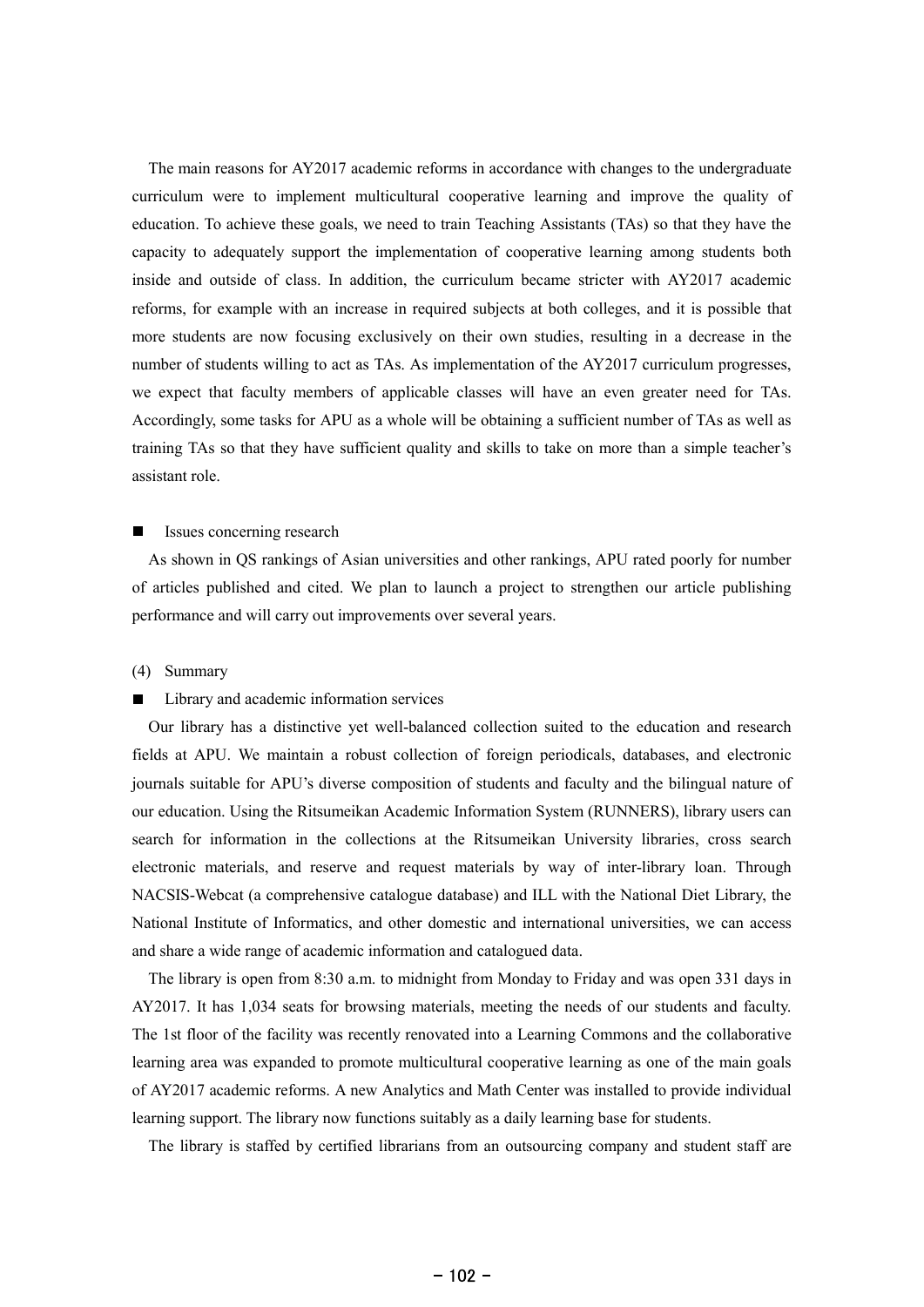also available to assist library users. In addition to reference services at the library, they offer reference guidance and other services as a part of literacy education in Study Skills and Academic Writing, a first-year common liberal arts subject, and when requested individually by faculty members.

With the above developments, we have determined that the library and academic information services as well as the system providing these services have reached a sufficient level and are functioning properly.

Development of an environment and conditions for supporting research and education activities П We enhanced the Learning Commons on the 1st floor of the library as an environment for promoting education and learning activities and are promoting multicultural cooperative learning using APU's diverse student body. In addition, we are improving our concrete one-on-one learning support, for example with a Writing Center for providing students with individual writing instruction in English and Japanese and an Analytics and Math Center that provides individual learning support in math and statistics that became required subjects in the College of International Management in AY2017.

The significance of lecture assistance in promoting multicultural cooperative learning is increasing. At present, the general rule is to assign one TA for every relatively large class with at least 150 students, but we also assign numerous TAs to required subjects, core subjects, language education subjects and subjects for freshmen who contribute to cooperative learning among students and implementation of interactive classes. One task will be training TAs to be able to take on a peer leader role inside and outside of class and increasing the number of TAs in an aim towards achieving 100% multicultural cooperative learning.

From the above, we deem that our development of facilities, equipment, and the environment for promoting education and learning activities is being carried out appropriately in order. Regarding the system for supporting human-based education and student learning through the assignment of TAs, although we must further enhance the quality and quantity, we deem that our activities at present are suitable.

# Faculty research funds

The majority of research funds at APU come from APU Subsidies funded by APU's ordinary expenses and Grants-in-Aid for Scientific Research, with a smaller amount coming from external subsidies. After 2015, we designed a financial support system in which APU Subsidies are linked to Grants-in-Aid for Scientific Research, but we are now considering revising the system to add an element evaluating research results with a focus on publication of articles. We will create new financial resources by redistributing APU's financial resources and acquiring external competitive